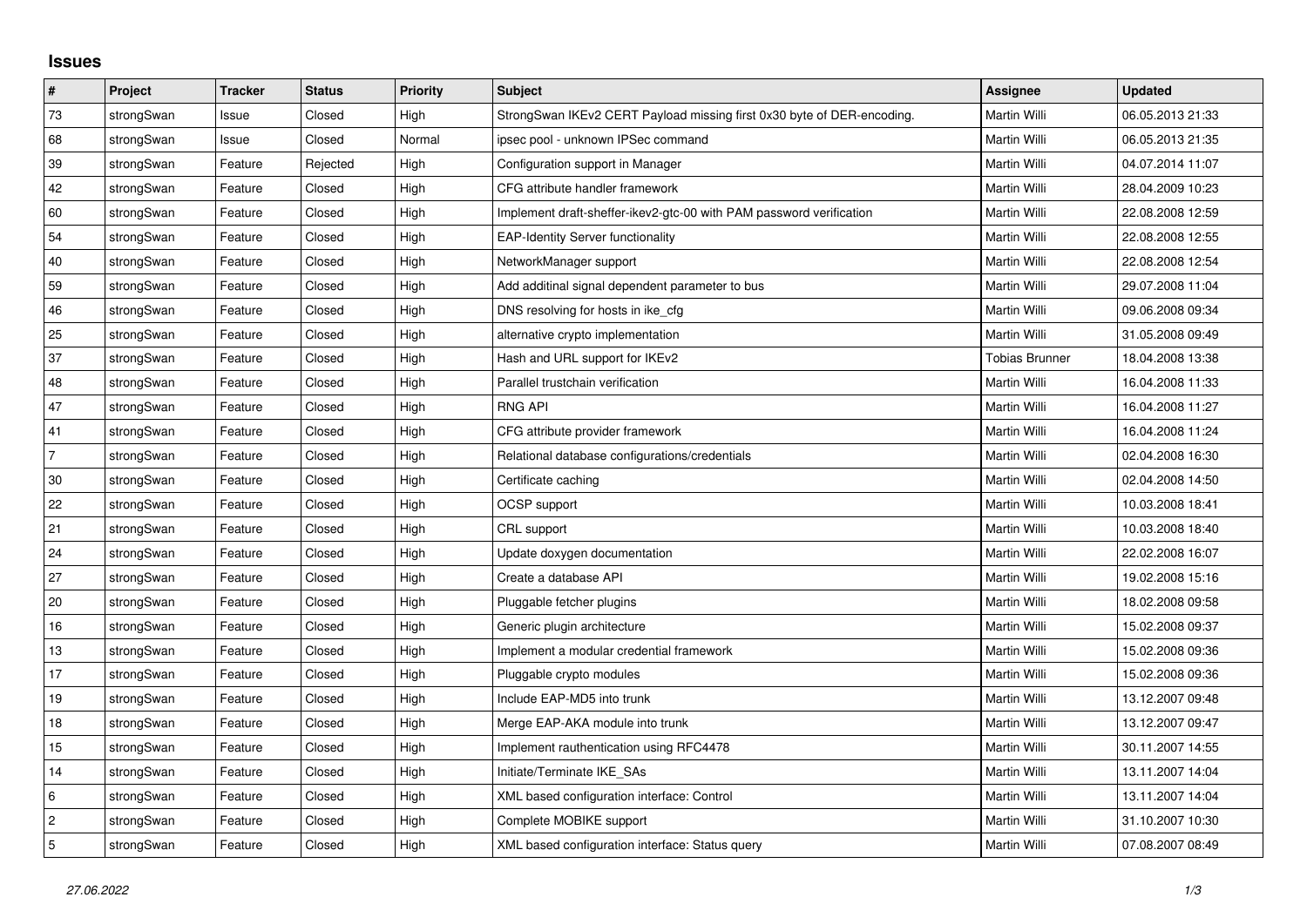| #              | Project    | <b>Tracker</b> | <b>Status</b> | <b>Priority</b> | Subject                                                                 | Assignee              | <b>Updated</b>   |
|----------------|------------|----------------|---------------|-----------------|-------------------------------------------------------------------------|-----------------------|------------------|
| $\overline{4}$ | strongSwan | Feature        | Closed        | High            | XML based configuration interface: Infrastructure                       | Martin Willi          | 02.07.2007 16:30 |
| $\mathbf{1}$   | strongSwan | Feature        | Closed        | High            | Partial MOBIKE implementation                                           | Martin Willi          | 02.07.2007 16:14 |
| $\,3$          | strongSwan | Feature        | Closed        | High            | refactoring of thread management                                        | Martin Willi          | 29.06.2007 14:49 |
| 57             | strongSwan | Feature        | Closed        | Normal          | new pluto connection option: verify_identifier                          | Andreas Steffen       | 25.07.2013 10:07 |
| 128            | strongSwan | Feature        | Closed        | Normal          | Plugin dependencies                                                     | Martin Willi          | 06.02.2012 10:51 |
| 129            | strongSwan | Feature        | Assigned      | Normal          | Relations between ike/child/peer_cfg                                    | Martin Willi          | 06.02.2012 10:50 |
| 100            | strongSwan | Feature        | Closed        | Normal          | Derive traffic selectors from authentication process                    | Martin Willi          | 23.07.2010 16:53 |
| 67             | strongSwan | Feature        | Closed        | Normal          | Implement DH groups 22-24                                               | Martin Willi          | 19.04.2010 14:51 |
| 78             | strongSwan | Feature        | Closed        | Normal          | Integrity tester for libstrongswan and all plugins.                     | Martin Willi          | 27.06.2009 16:19 |
| 76             | strongSwan | Feature        | Closed        | Normal          | crypto test framework                                                   | Martin Willi          | 12.06.2009 11:31 |
| 69             | strongSwan | Feature        | Closed        | Normal          | Improve scheduler performance                                           | <b>Tobias Brunner</b> | 04.12.2008 17:03 |
| 38             | strongSwan | Feature        | New           | Low             | OCSP in IKE payload, RFC4806                                            |                       | 19.12.2014 14:20 |
| 23             | strongSwan | Feature        | Closed        | Low             | PKCS#11 based smartcard implementation                                  | Martin Willi          | 12.10.2010 13:42 |
| 12             | strongSwan | <b>Bug</b>     | Closed        | Immediate       | Fix build on uClibc                                                     | <b>Martin Willi</b>   | 31.10.2007 10:34 |
| 51             | strongSwan | <b>Bug</b>     | Closed        | Urgent          | fips_signer should not chek for \$(PREFIX)/libexec/ipsec/ at build time | Andreas Steffen       | 19.08.2008 21:10 |
| 8              | strongSwan | Bug            | Closed        | Urgent          | MOBIKE selects disappearing IPv6 address                                | Martin Willi          | 05.07.2007 09:03 |
| 61             | strongSwan | <b>Bug</b>     | Closed        | High            | When recovering from DPD, firewall rules aren't added as necessary      | Andreas Steffen       | 06.05.2013 21:43 |
| 55             | strongSwan | Bug            | Closed        | High            | Implement SHA512/384/256 HMAC with proper truncation in kernel          | Martin Willi          | 03.12.2009 11:41 |
| 79             | strongSwan | Bug            | Closed        | High            | Windows 7 sometimes fails to verify RSA signatures done by gcrypt       | Martin Willi          | 30.06.2009 12:22 |
| 71             | strongSwan | Bug            | Closed        | High            | Improved Acquire handling                                               | Martin Willi          | 20.05.2009 11:54 |
| 49             | strongSwan | Bug            | Closed        | High            | starter log directly to terminal                                        | Martin Willi          | 30.04.2009 10:18 |
| 70             | strongSwan | <b>Bug</b>     | Closed        | High            | IPv6                                                                    | Andreas Steffen       | 21.02.2009 11:09 |
| 56             | strongSwan | Bug            | Closed        | High            | New interface for EAP-SIM backend                                       | Martin Willi          | 24.10.2008 10:23 |
| 64             | strongSwan | Bug            | Closed        | High            | MOBIKE with changed NAT mappings                                        | Martin Willi          | 08.10.2008 14:21 |
| 65             | strongSwan | Bug            | Closed        | High            | Many UML tests fail                                                     | Andreas Steffen       | 07.10.2008 07:09 |
| 52             | strongSwan | Bug            | Closed        | High            | Migrate ESP sequence number in update_sa                                | <b>Tobias Brunner</b> | 25.06.2008 08:40 |
| 50             | strongSwan | <b>Bug</b>     | Closed        | High            | plutostderrlog option missing                                           | Martin Willi          | 11.05.2008 10:10 |
| 43             | strongSwan | <b>Bug</b>     | Closed        | High            | missing certificate_identity in SQL database causes segfault            | Martin Willi          | 07.04.2008 10:08 |
| 45             | strongSwan | Bug            | Closed        | High            | Failure to open SQLite database crashes charon                          | Martin Willi          | 07.04.2008 09:16 |
| 36             | strongSwan | Bug            | Closed        | High            | strongswan-4.2.0 does not compile with uclibc                           | Martin Willi          | 04.04.2008 13:51 |
| 35             | strongSwan | Bug            | Closed        | High            | ikev2/ocsp-no-signer-cert scenario segfaults                            | Martin Willi          | 02.04.2008 09:45 |
| 34             | strongSwan | <b>Bug</b>     | Closed        | High            | ikev2/multi-level-ca-loop segfaults                                     | Martin Willi          | 31.03.2008 09:19 |
| 26             | strongSwan | <b>Bug</b>     | Closed        | High            | Port all tools to new crypto/credential APIs                            | Martin Willi          | 21.03.2008 18:04 |